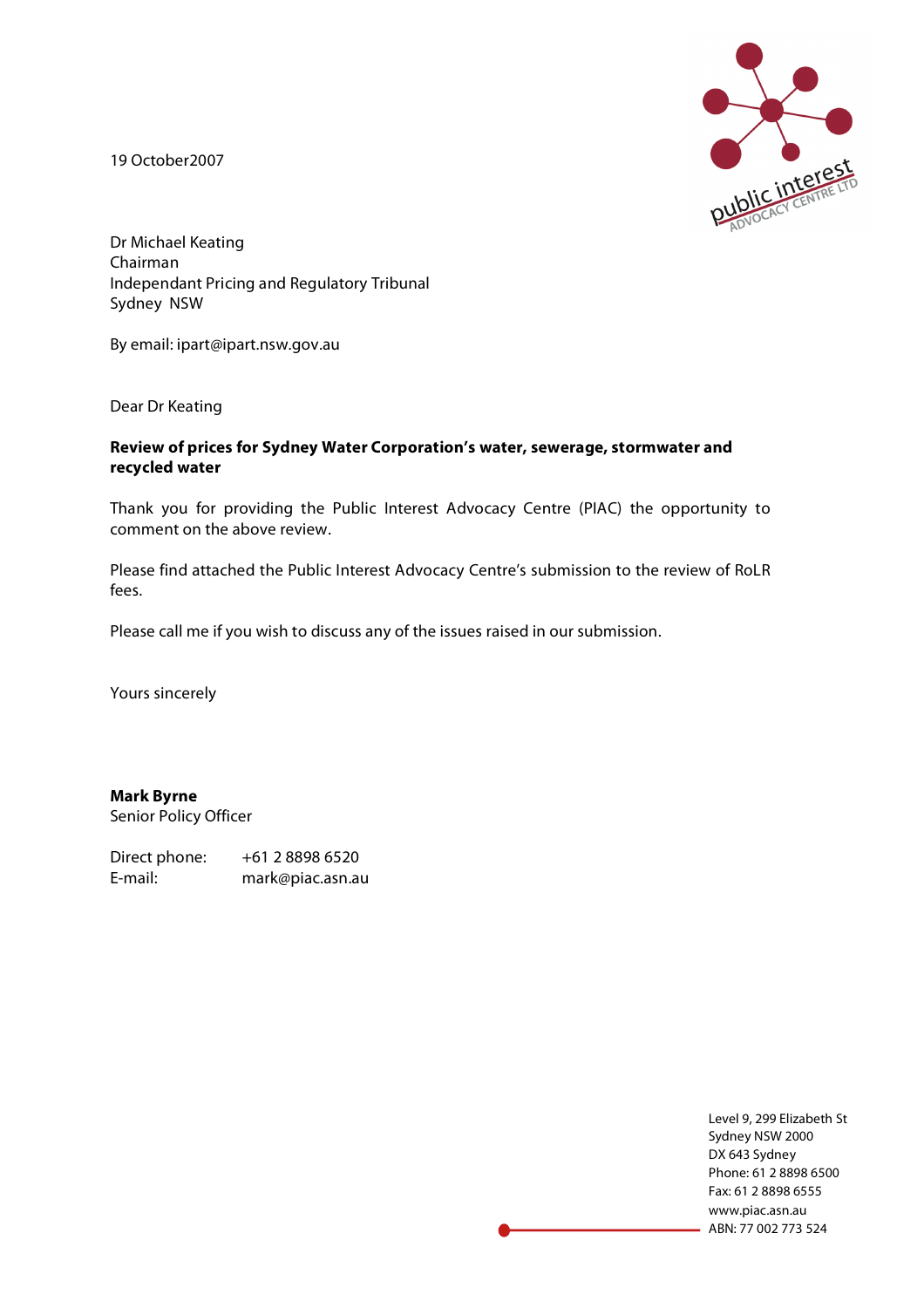

# **Submission to IPART's review of prices for Sydney Water Corporation 2008-2012.**

**19 October 2007**

**Mark Byrne Senior Policy Officer Hugh O'Neill Policy Officer**

Level 9, 299 Elizabeth Street, Sydney NSW 2000 • DX 643 Sydney Phone: 61 2 8898 6500 • Fax: 61 2 8898 6555 • www.piac.asn.au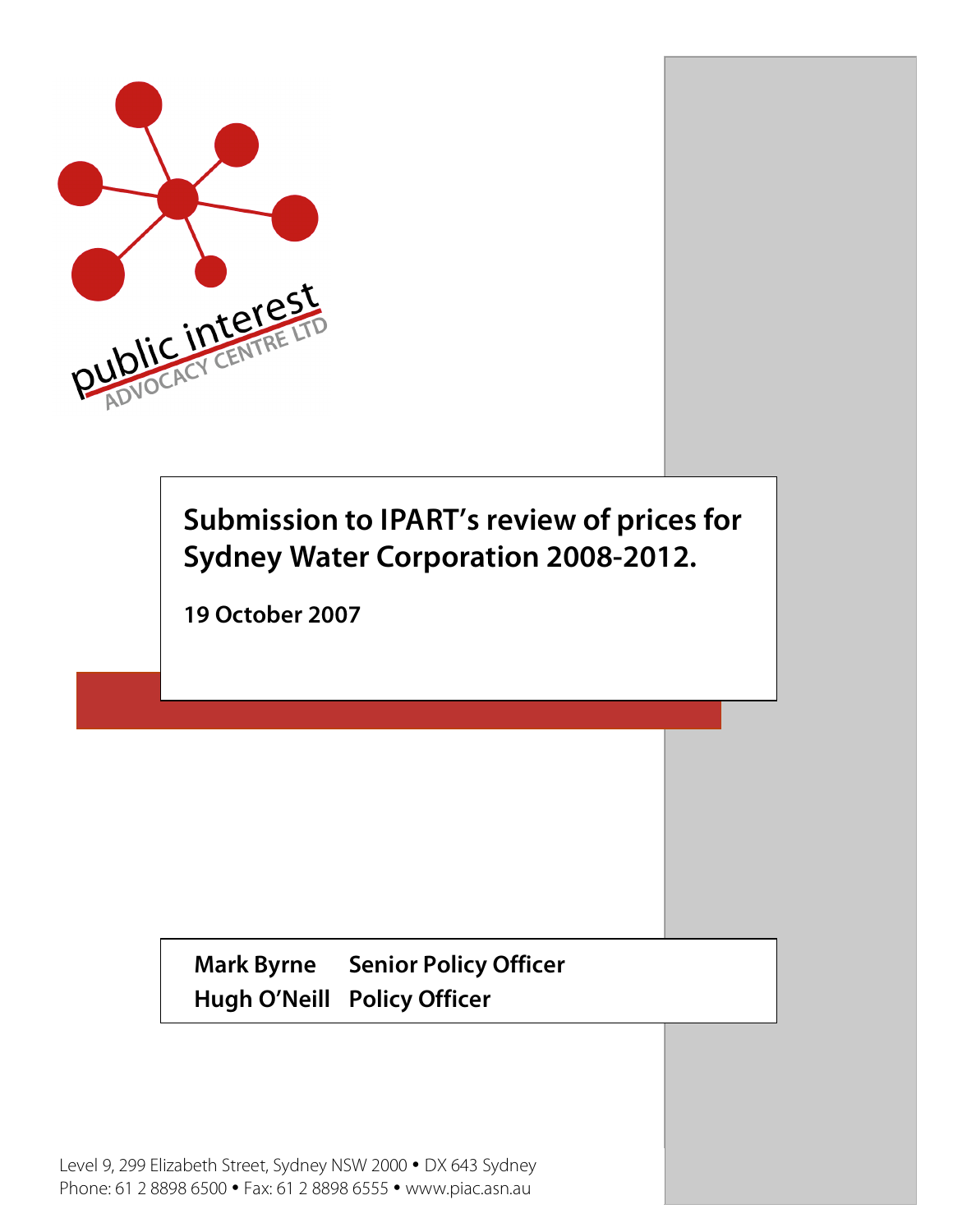## **The Public Interest Advocacy Centre (PIAC)**

PIAC seeks to promote a just and democratic society by making strategic interventions on public interest issues. PIAC is an independent, non-profit law and policy organisation that identifies public interest issues and works co-operatively with other organisations to advocate for individuals and groups affected.

In making strategic interventions on public interest issues PIAC seeks to:

- expose unjust or unsafe practices, deficient laws or policies;
- promote accountable, transparent and responsive government;
- encourage, influence and inform public debate;
- promote the development of law—both statutory and common—that reflects the public interest; and
- develop community organisations to pursue the interests of the communities they represent.

Established in July 1982 as an initiative of the Law Foundation of New South Wales, with support from the NSW Legal Aid Commission, PIAC was the first, and remains the only, broadly based public interest legal centre in Australia. Financial support for PIAC comes primarily from the NSW Public Purpose Fund and the Commonwealth and State Community Legal Centre Funding Program, but also generates income from project and case grants, seminars, consultancy fees, donations and recovery of costs in legal actions.

### **Utility Consumers' Advocacy Program**

The Utility Consumers' Advocacy Program (UCAP) was established in 1998 by PIAC with funding from the NSW Government to develop policy and advocate in the interests of residential consumers, particularly low-income consumers, in the NSW energy and water industries. UCAP staff receive broad policy direction from a community based Reference Group whose members include:

- Council of Social Service of NSW (NCOSS);
- Tenants Union;
- Combined Pensioners and Superannuants Association of NSW (CPSA);
- Park and Village Service;
- Western Sydney Community Forum;
- Rural and remote consumers; and
- Institute of Sustainable Futures, University of Technology.

### **1. Introduction**

PIAC recognises the need for increased water charges as a result of reduced revenue and the need to invest in new infrastructure. However, we have concerns regarding the composition of the proposed increase; the impact on low income households; and some of the proposed miscellaneous charges.

To a large extent, the problems Sydney Water Corporation (SWC) is currently facing are the result of the inherent conflict between its role as a monopoly supplier of an essential service which is gradually becoming more scarce, and the need for a corporatised utility to return a (hopefully increasing) dividend to the state government. The more water it sells, the more money it returns to the government; on the other hand, it is at the mercy of variable climatic conditions and is expected to help its customers save water. As the impacts of climate change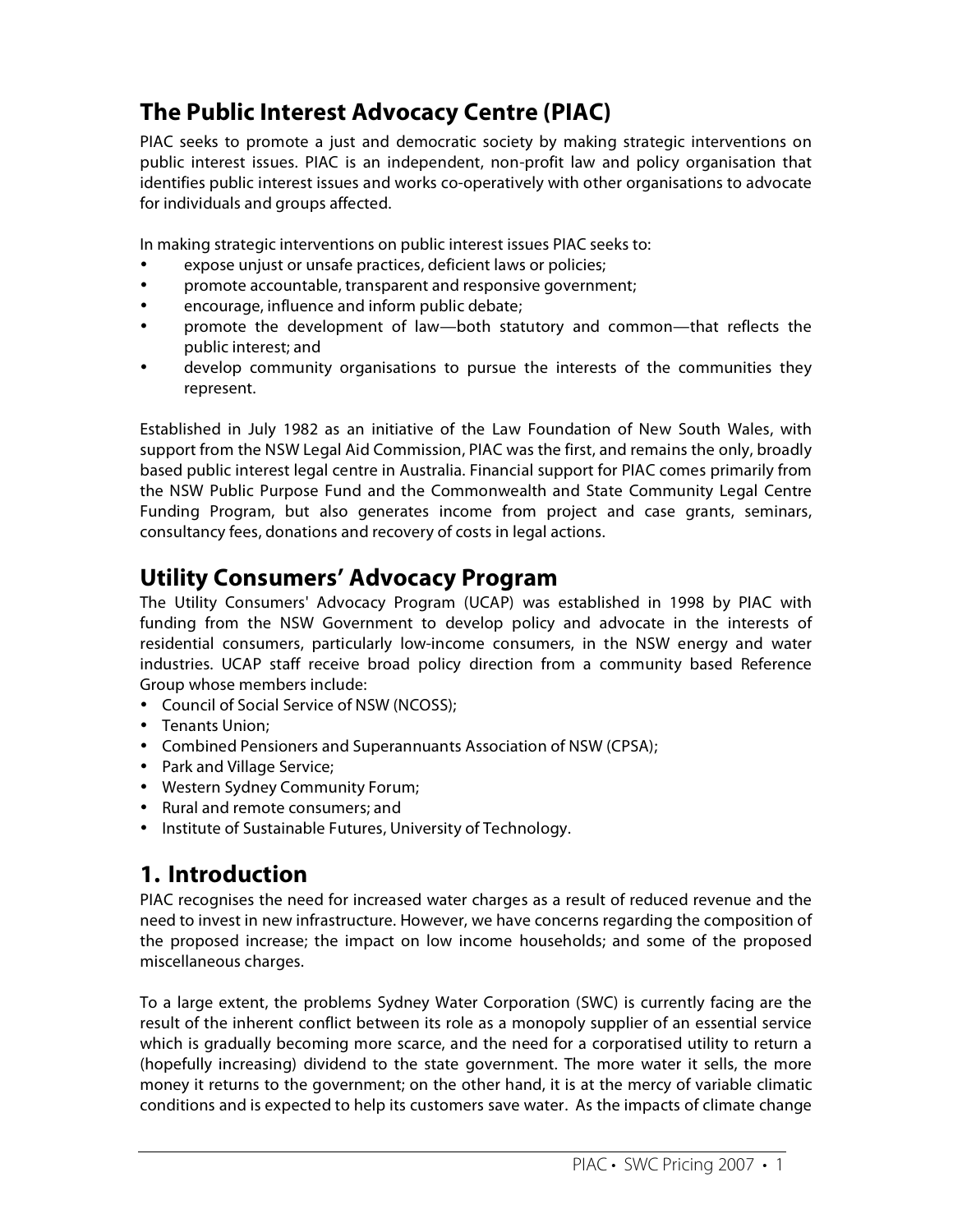are increasingly felt in Sydney, the public interest is likely to be increasingly jeopardised by this conflict.

While SWC's corporate model of governance is unlikely to change in the near future, at the very least it should not be required to return a dividend to the government while it is also making extensive infrastructure investments. This amounts to the public being taxed for its use of water, which might make sense if the revenue was used to improve the security and safety of the water supply, but not when the revenue could be used to fund anything from new roads to government advertising.

### **2. Price increase**

With respect to the four components of the proposed price increase, we submit the following:

- 1. We view the construction of a desalination plant (c. 40% of the total price increase proposed by SWC) costing approximately \$1.8 billion to build and \$55 million pa to operate as a poor investment which will place a significant burden on low income households.
- 2. "Renewals, servicing growth and operating licence" (c. 30%) is an appropriate item and we support its inclusion.
- 3. We support investment in recycling projects and demand management initiatives (c. 15%) and therefore do not have an issue with this item.
- 4. Charging consumers an amount for financial viability (c. 20%), whilst delivering a substantial dividend to Government (\$193 million in the 2005-06 financial year), <sup>1</sup> amounts to taxing consumers to ensure that a corporatised utility providing an essential service can appear to be profitable.

We therefore consider that more of the additional revenue sought by SWC should be allocated to extending the rainwater tank rebates, recycling schemes and other demand management initiatives and to social programs to reduce the impact of the price increase on low income households. While this issue is beyond IPART's control, PIAC will continue to be critical of this perceived misallocation of resources.

## **3. Price path**

 $\overline{a}$ 

#### **3.1 Length of price path**

We agree with SWC that a four year price determination encourages cost efficiency and minimises regulatory costs. Having a shorter time period would mean having 3 price determinations in 5 years; any longer and it becomes difficult to accurately forecast revenue and expenditure.

However, this price path does put it out of allignment with IPART's review of the Sydney Catchment Authority (SCA) bulk water pricing, most recently determined in 2005. PIAC seeks clarification from IPART as to whether there are plans to marry the SCA and SWC price determinations in the near future — eg, by ending the next SCA determination in June 2012.

We are also concerned that if accepted by IPART, SWC's submission to directly pass through SCA costs to consumers rather than absorbing them within the increase determined by IPART

<sup>&</sup>lt;sup>1</sup> Sydney Water Corporation Annual Report 2006, page 53.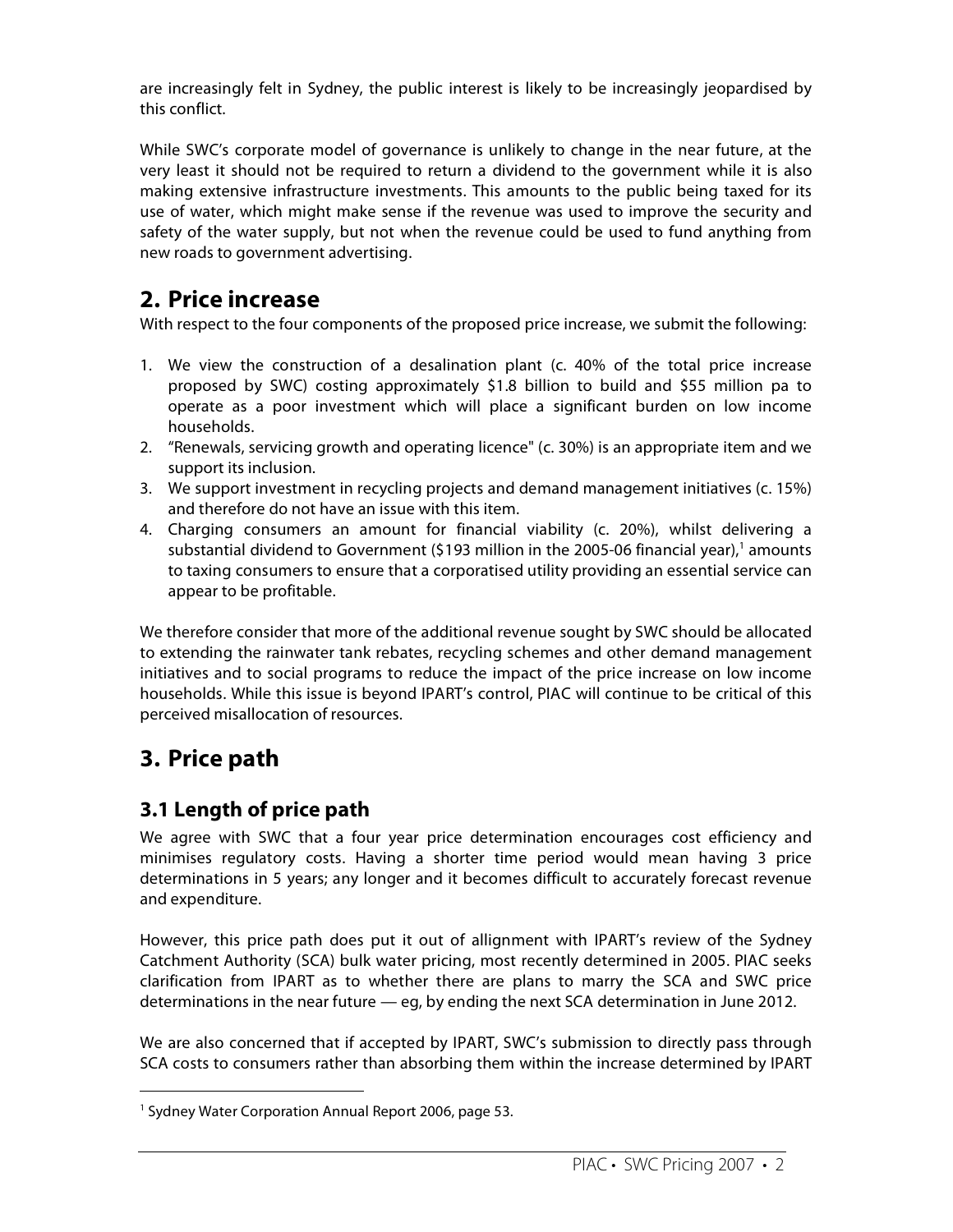would likely result in additional price increases to consumers from 2009-12. We would therefore ask IPART to demonstrate how this request benefits consumers, in lieu of which it should be rejected.

### **3.2 Glide path**

PIAC recommends that IPART maintain its glide path approach to setting prices for essential services. This limits the potential for utility price shock to be suffered by consumers. IPART adopted this approach in electricity determination for both distribution and retail pricing, in recognition of s 15(1)(k) of the Independent Pricing and Regulatory Tribunal Act 1992 NSW (IPART Act).

PIAC has serious concerns regarding the capacity of low-income residential consumers to pay the proposed 30% increase in their water bill. SWC's desire to charge consumers substantially more in the first two years of the determination period amounts to an unreasonable impost, especially for low income households, and is likely to result in SWC having to spend more assisting people suffering utility hardship.

The price increases proposed by SWC would not occur in a vacuum. Recently, there have been substantial increases in the cost of other essential services. For instance, IPART's retail electricity tariff 2007 approved 30% prices increase over the next 4 years. IPART should therefore use its Household Survey to gauge the impact of price increases on customers across all essential service sectors.

### **4. Price as a signal**

It is difficult for SWC to justify the argument that raising water prices is intended to encourage environmentally sustainable consumption rather than to simply raise revenue. There is no evidence that moderate increases in water prices are an effective method by which to reduce water consumption — an outcome that has been achieved in recent years in Sydney by the introduction of more stringent water restrictions rather than via substantial price increases.

We therefore recommend that, in the absence of evidence to justify the claim, the price of water should not be touted as a consumption reduction tool.

### **4.1 Inclining Block Tariffs (IBTs)**

PIAC remains unconvinced that IBTs are an effective tool to reduce consumption, especially whilst there are level 3 water restrictions in place. These have not only reduced discretionary water consumption, but have caused SWC to request price increases due to falling revenue.

Sydney Water has not provided any data to show that IBTs have helped reduced consumption, or been responsible for a change in behaviour of the 12% of consumers who incur tier 2 pricing. IPART should therefore assess the success of IBTs in order to support their continued use in water pricing determinations.

Of particular concern would be the alteration of the consumption threshold for the two tier tariff system, as presented hypothetically by Sydney Water. The consumption thresholds should be maintained at 400kL/year in accordance with IPART's previous water pricing determinations.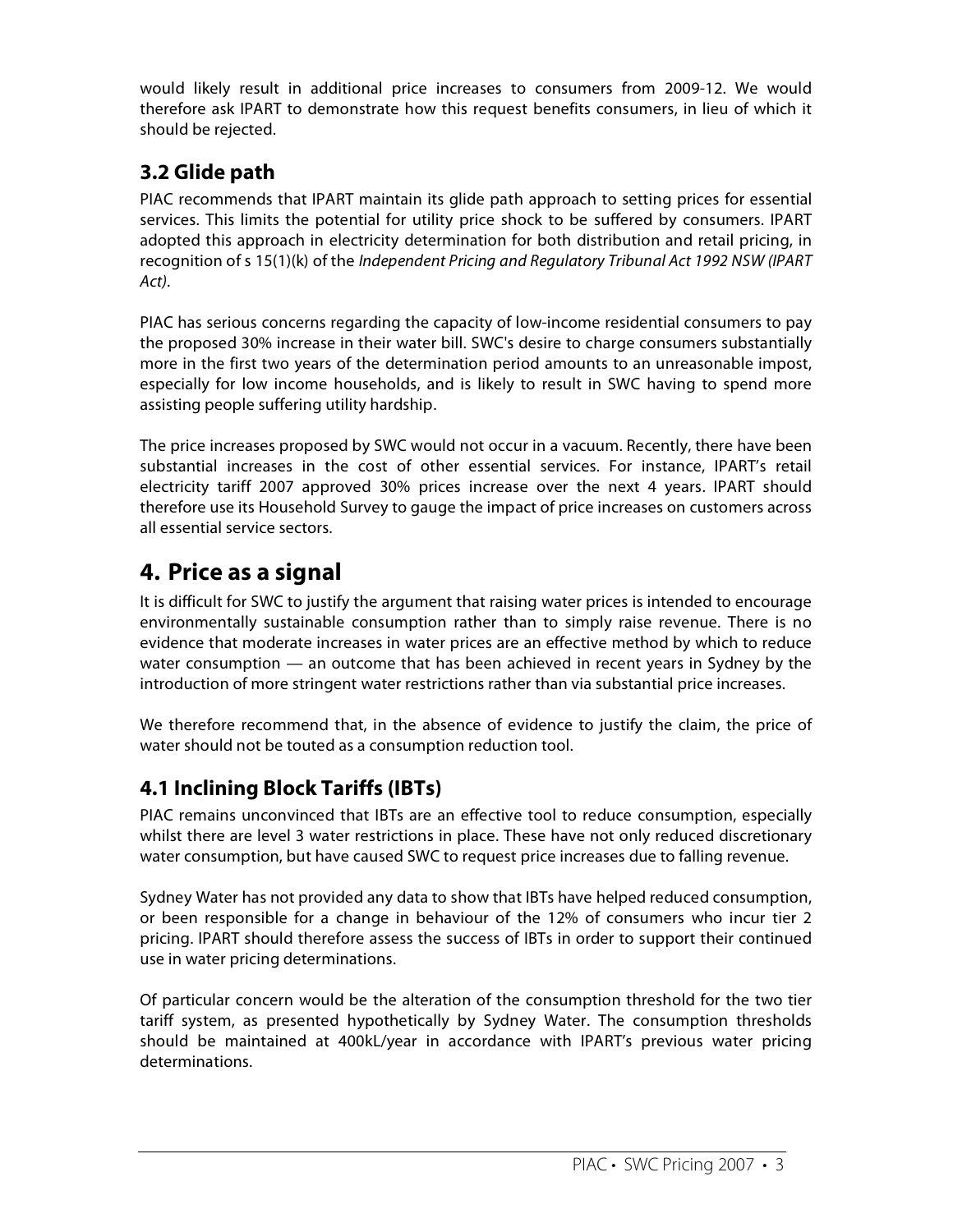We acknowledge that SWC has taken steps to prevent large non-discretionary consumers, such as big families, from being adversely affected by IBTs, and that it has recognised that it needs and intends to do more in this regard.

#### **4.2 Water restrictions**

A consequence of reducing consumption through the introduction of Level 3 water restrictions is that it has apparently reduced Sydney Water's revenue by \$380 million. Sydney Water now wants prices increased to cover the costs of this lost revenue.

This phenomenon highlights the dilemma of Sydney Water being a corporation with a profit motive that does not coalesce with efficiency measures. It also shows that there is no reward for consumers who have significantly reduced their consumption, and demonstrates the paradox of having IBTs with water restrictions. One uses price as a signal to say that if you consume more you will be charged more; the other means that if you consume less you will still be charged more.

IPART should adopt an incentive based approach to water pricing, in similar fashion to the "Dfactor" in electricity distribution pricing determinations. Sydney Water would then be compensated within the determination period for adopting water conservation measures, rather than seeking price increases from consumers due to perceived lost revenue.

#### **4.3 Scarcity Pricing**

PIAC believes that there are already very effective methods of managing scarce resources, such as imposing water restrictions. Scarcity pricing would be socially regressive, favouring those with higher disposable incomes and potentially even risking the health and wellbeing of low income consumers. Consumers are already incurring a form of scarcity pricing through their forced long-term investment in the Kurnell desalination plant.

### **5. Desalination Plant**

#### **5.1 Priced prior to operation**

The considerable burden of paying for the cost of the construction of the Kurnell desalination plant should be spread as far as possible overtime and across the population. We therefore recommend that IPART should allow for the capital costs of the desalination plant and associated infrastructure to be recovered over at least twenty years. We also support the use of postage stamp pricing for recovering these costs.

#### **5.2 Energy source**

Obtaining the considerable energy that will be used by the plant from GreenPower accredited sources will cost more than using old renewable or fossil fuel-based energy. We accept this as a legitimate part of Sydney Water's application for a price increase, as long as the energy is GreenPower accredited.

#### **5.3 Choosing water from different sources**

It is not clear to us how much water Sydney Water is contractually obligated to buy from the desalination plant, even when SCA water is available for a cheaper price. We would appreciate clarification on what influence these contractual obligations will have on IPART's price determination.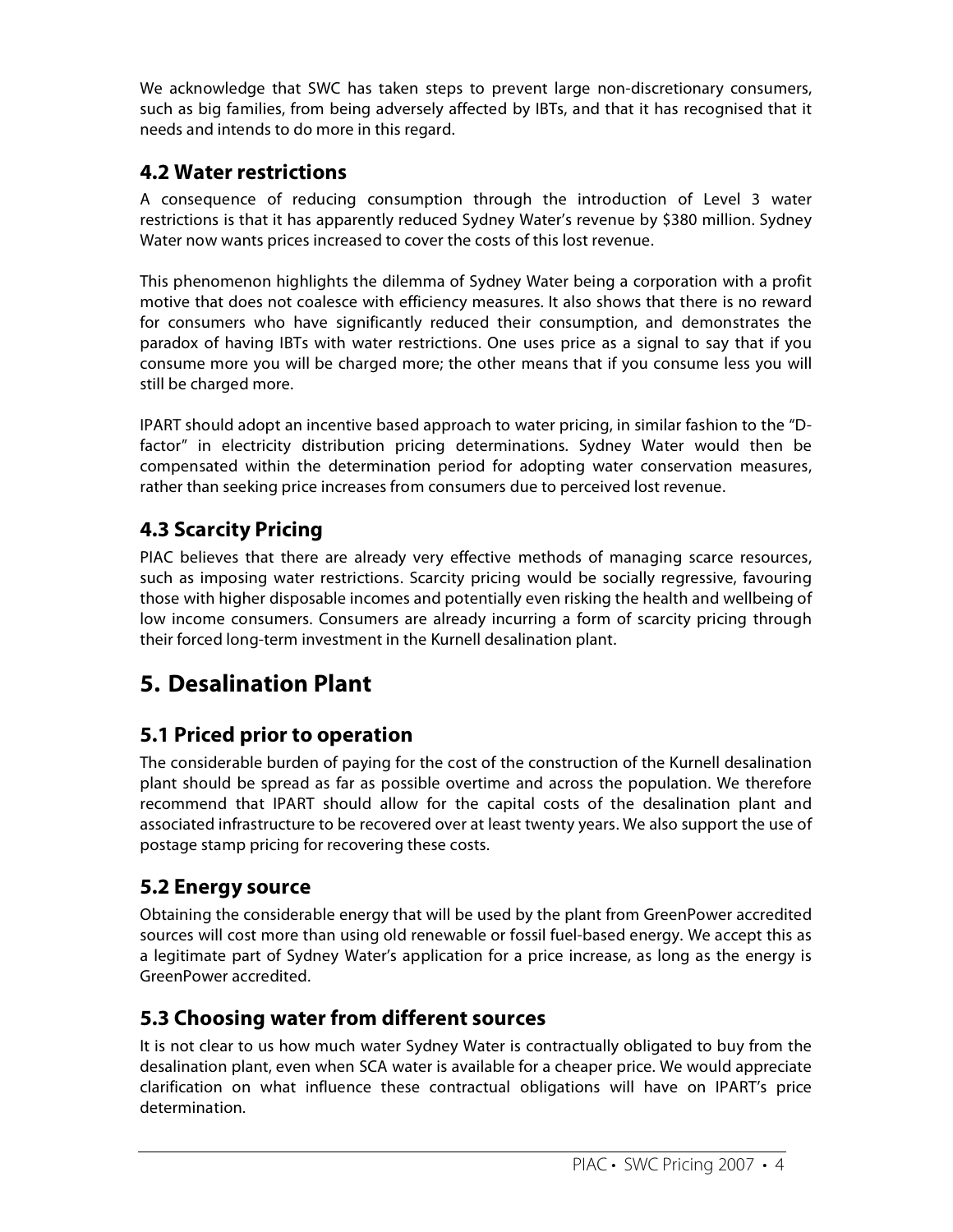### **6. Social programs**

While Sydney Water considers itself to be a business rather than a charity, the water that it provides is not only an essential service but one of the most basic elements of life. If it is going to be charging more, it should also consider compensating the most vulnerable members of the community. It could, for instance, take a more proactive approach to identifying customers suffering, or likely to suffer, hardship, and putting brochures in community languages in their bills explaining rebates, water efficiency initiatives, flexible payment terms and the Payment Assistance Scheme.

### **7. Miscellaneous Charges**

Sydney Water should be congratulated for taking initiatives that will benefit vulnerable consumers, such as the introduction of Centrepay as a bill payment option. Contrarily, its proposals to introduce a variety of new charges to consumer bills represents a movement away from attempts to reduce the burden of utility bills on disadvantaged consumers.

#### **7.1 Late Payment fee**

The proposed price rise will have a significant impact on all residential consumers, particularly those on low or fixed incomes. Some customers on low and fixed incomes will struggle or be unable to pay their bills due to the price rise. Therefore, Sydney Water's proposal to introduce a fee for the late payment of water bills is inappropriate. Consumers who are struggling to pay their bill should not be penalised with a \$5 late fee.

Moreover, Sydney Water has not made a strong case for late fees. It has not evidenced the incurred cost of the late payment of bills, nor provided the method of its calculation. IPART's 2005 water pricing determination found that Sydney Water absorbs the cost of following up overdue accounts in its overheads, and therefore could not justify the implementation of a late fee. The situation has not changed sufficiently to introduce a late fee now.

Sydney Water's fee comparison to the electricity industry is not appropriate, given that it is a monopoly service provider. Competition in the electricity market has seen electricity retailers offer innovative products regarding payment options. If consumers of electricity do not want to be charged a late fee then they can switch to a retailer that offers more attractive payment options. <sup>2</sup> Sydney Water customers do not have this opportunity.

Whilst we recognise that not all late paying customers are experiencing hardship, payment plans are an imperfect system of identifying and assisting consumers suffering utility hardship. Therefore, incentives to pay on time should not be punitive.

Finally, once a late fee is introduced, there is often a subsequent push by suppliers for it to be increased. For example, in this year's electricity price determination, IPART increased the fee for late payment of electricity bills at the behest of energy retailers.<sup>3</sup>

 $\overline{a}$ <sup>2</sup> See, for example, TRUenergy's "Go for More" product, found at:

www.truenergy.com.au/Residential/TRUenergyPackages\_NSW/Go\_for\_More.xhtml

<sup>&</sup>lt;sup>3</sup> IPART Regulated electricity retail tariffs and charges for small customers 2007 to 2010, p 130.